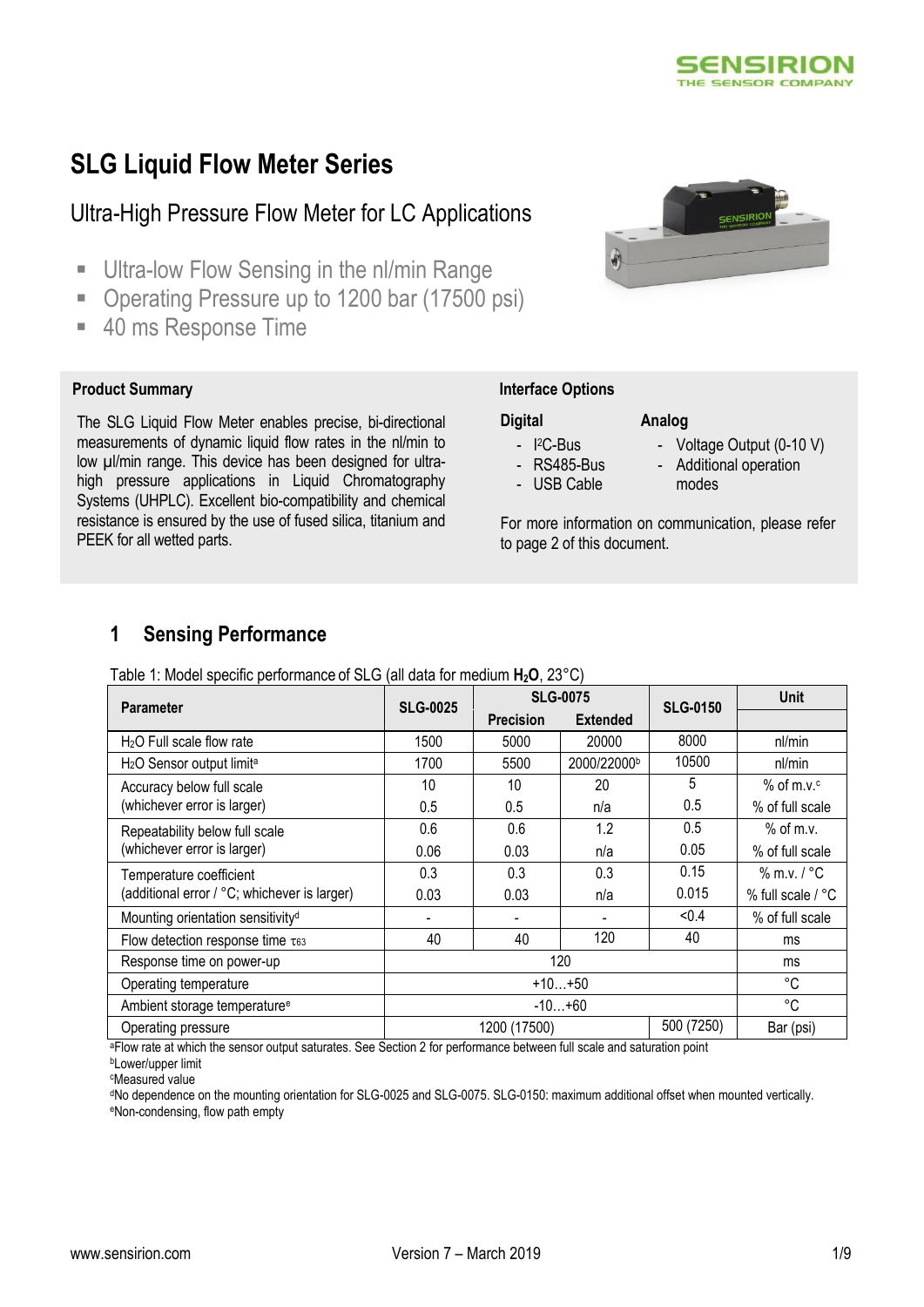

# **1.1 Precision/Extended Mode with the SLG-0075**

The SLG-0075 is offering two different flow sensing modes. The Precision Mode allows for precise flow sensing starting at zero flow while the Extended Mode is made for a rough estimation of the current mass flow in higher flow ranges. The Precision Mode is fully bi-directional with continuous output at and around zero. The Extended Mode is uni-directional (positive flow direction only), and sensor output is restricted to the flow range between 2000 nl/min to 22000 nl/min. The calibration for each mode is stored on a separate calibration field (CF):

- Calibration field 0: Precision Mode (default)
- Calibration field 1: Extended Mode

For switching between the two modes of operation the internal calibration field has to be selected accordingly. This can be done either by using the Sensirion USB/RS485 Viewer Software or by specific digital commands (see additional documentation, available on request for either I2C or RS485 communication).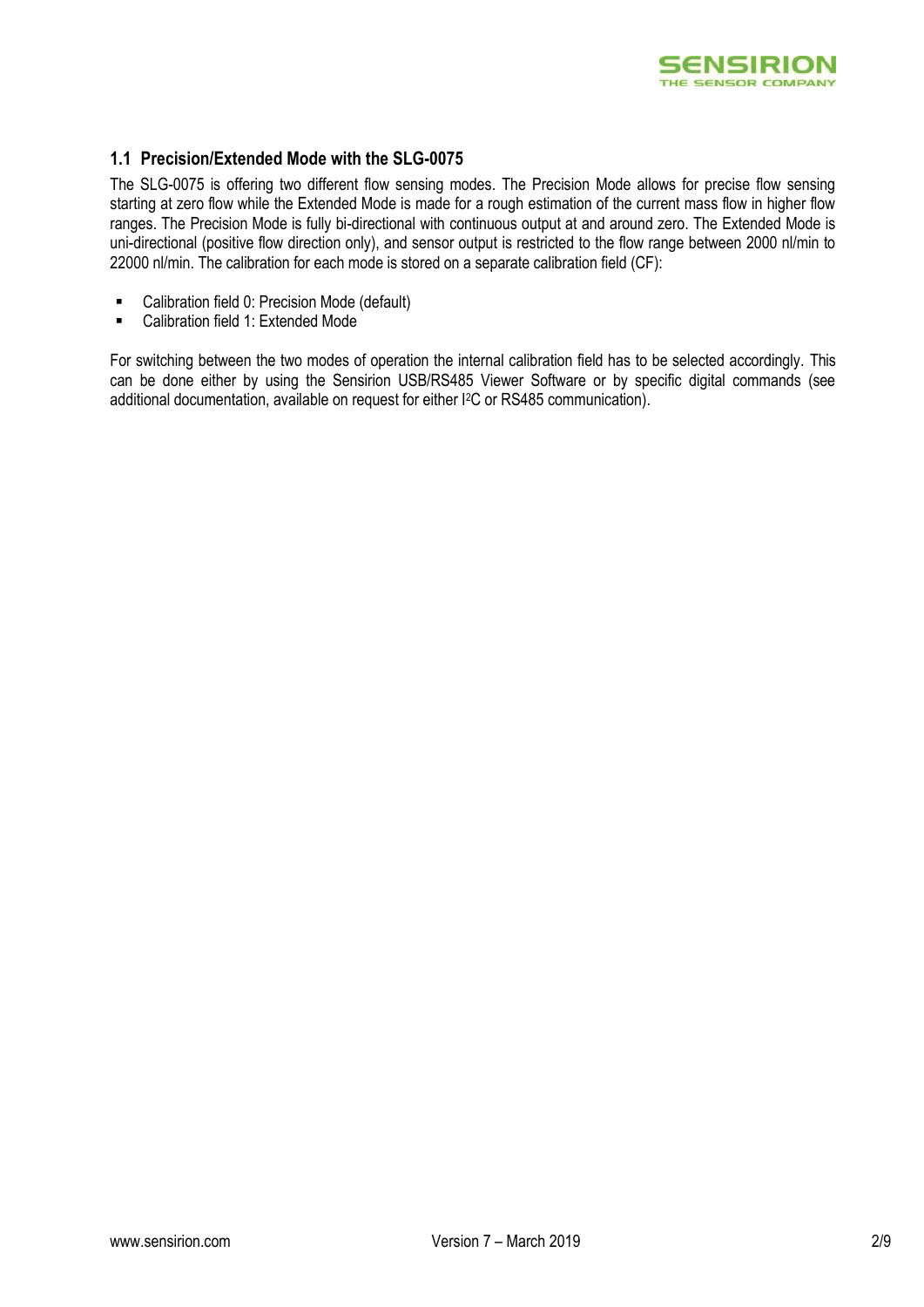

# **2 Specifications Charts**



SLG-0075 Precision Mode Relative Accuracy with H<sub>2</sub>O



SLG-0075 Extended Mode Relative Accuracy with H<sub>2</sub>O



SLG-0150 Relative Accuracy with H<sub>2</sub>O



SLG-0025 Absolute Accuracy with H<sub>2</sub>O



SLG-0075 Precision Mode Absolute Accuracy with H<sub>2</sub>O



SLG-0075 Extended Mode Absolute Accuracy with H<sub>2</sub>O



SLG-0150 Absolute Accuracy with H<sub>2</sub>O



Figure 1: Flow meter accuracy and repeatability across the flow range. Relative error in % of measured value (left column) and absolute error in nl/min (right column) for  $H_2O$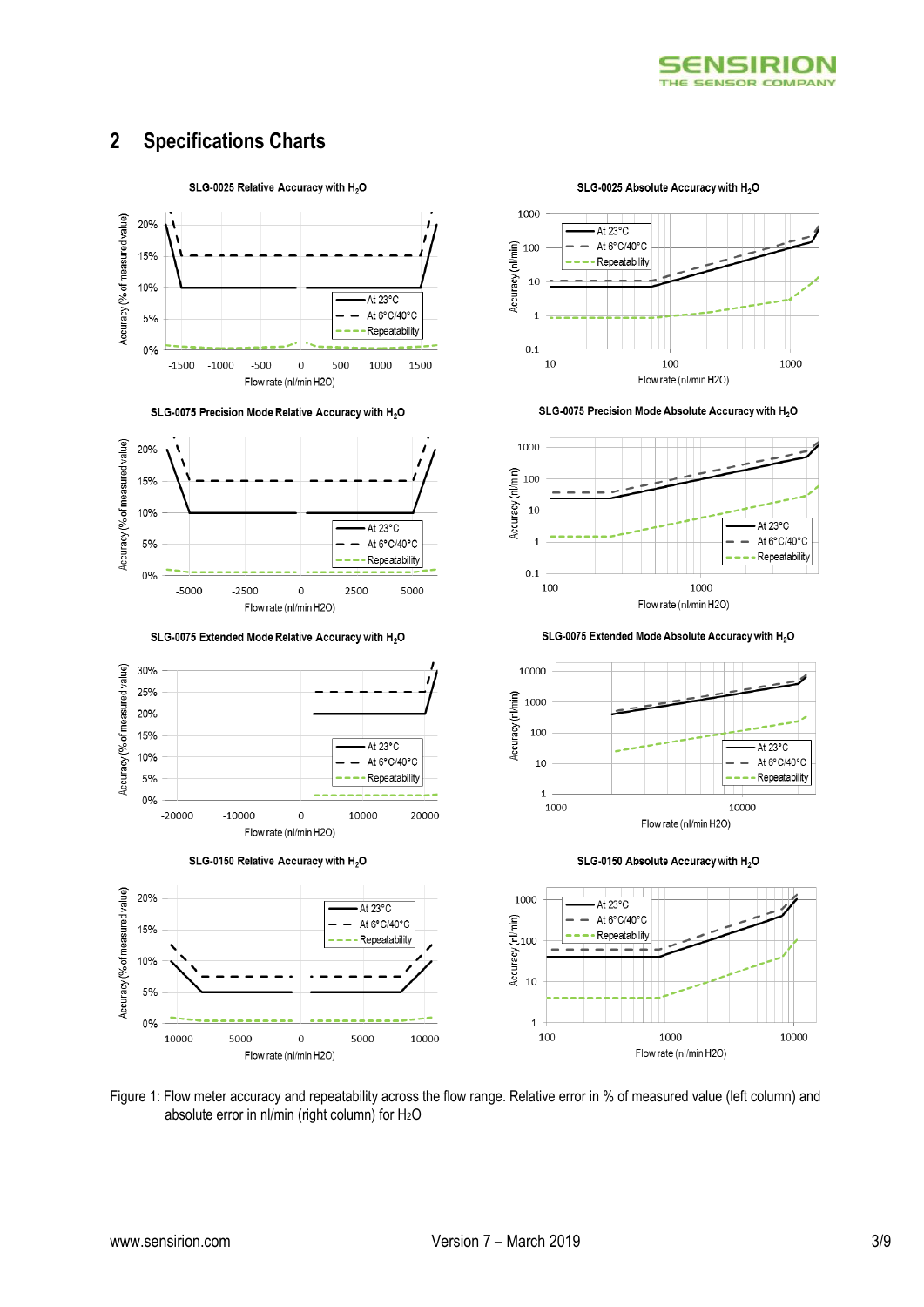

# **3 Communication with the Sensor**

The SLG flow meter shows bidirectional, linear transfer characteristics. The product comes fully calibrated for water.

| Digital Sampling Time, 16 bit | 74 ms |
|-------------------------------|-------|
| Digital Sampling Time, 9 bit  | 1 ms  |

# **3.1 Electrical Specifications**

Table 2: DC Characteristics

| <b>Parameter</b>        | <b>Conditions</b> |    |     |    | Min. Typ. Max. Units |
|-------------------------|-------------------|----|-----|----|----------------------|
|                         | Sensor only       |    | 5   |    |                      |
| Power Supply<br>DC, VDD | w. SCC1-RS485     |    | 5   | 6  |                      |
|                         | w. SCC1-Analog    | 12 | 24  | 36 |                      |
|                         | $VDD = 4-6 V$     |    | 5.1 |    | mA                   |
| Operating<br>Current    | w. SCC1-RS485     |    | 20  | 70 | mA                   |
|                         | w. SCC1-Analog    |    | 4.3 |    | mA                   |

# **3.2 Electrical Connector and Pinout**

The flow meter is equipped with a male connector type M8, 4-pin, threaded lock according to IEC 61076-2-101 (Ed. 1)/ IEC 60947-5-2, and is compatible with Sensirion's SCC1 interface cables.

Table 3: Electrical pinout

| Pin |             |
|-----|-------------|
|     | SDA (data)  |
| 2   | <b>GND</b>  |
| 3   | VDD         |
|     | SCL (clock) |



# **3.3 Communication via USB cable**

The Sensirion USB Sensor Cable provides an easy to use USB Interface for laboratory and desktop use.

For further information please see the SCC1-USB Sensor Cable datasheet, available on [www.sensirion.com/liquidflow-download.](http://www.sensirion.com/liquidflow-download)

# **3.4 Digital Communication via RS485-Bus**

The SCC1-RS485 Sensor Cable for flow sensors allows the communication via RS485 interface for use in a demanding industrial automation environment. In addition to the standard commands available in the

I²C interface of the sensor, the incorporated microcontroller of the cable provides more complex logic such as a dispense volume totalizer, automatic dispense detection, automatic heater control and data buffer for asynchronous read-out.

For further information please see the SCC1-RS485 Sensor Cable datasheet, available on [www.sensirion.com/liquidflow-download.](http://www.sensirion.com/liquidflow-download)

# **3.5 Analog Communication**

The SCC1-ANALOG Sensor Cable allows simple and quick readout of Sensirion's liquid flow meters by converting the digital sensor reading to a 0...10.5 V analog voltage output. Additionally, a digital (high/low) output with two different modes of operation is available (Flow Switch / Volume Counter).

For further information please see the SCC1-Analog Sensor Cable datasheet, available on [www.sensirion.com/liquidflow-download.](http://www.sensirion.com/liquidflow-download)

# **3.6 Digital Communication via I²C-Bus**

Digital communication between a master and the SLI sensor runs via the standard I<sup>2</sup>C-interface. The physical interface consists of two bus lines, a data line (SDA) and a clock line (SCL) which need to be connected via pull-up resistors to the bus voltage of the system.

These lines can be used on 3.3V or 5.0V level with a clock frequency of 100 kHz. For the detailed specifications of this I²C communication, please refer to specific I²C Application Notes from Sensirion.

# Table 4: I²C Output Characteristics

| <b>Parameter</b>                             | Min. | Typ. |     | Max. Units |
|----------------------------------------------|------|------|-----|------------|
| <sup>2</sup> C Bus Clock Frequency           | 100  |      |     | kHz        |
| Output Voltage Low<br>(SDA/SCL), Isink = 6mA |      | 0.1  | 0.5 | V          |
| Low Level Output Current<br>(SDA/SCL)        |      |      | 6   | mA         |
| High Level Input Voltage<br>(SDA/SCL)        | 2.0  |      |     |            |
| Low Level Input Voltage<br>(SDA/SCL)         |      |      | 1.0 |            |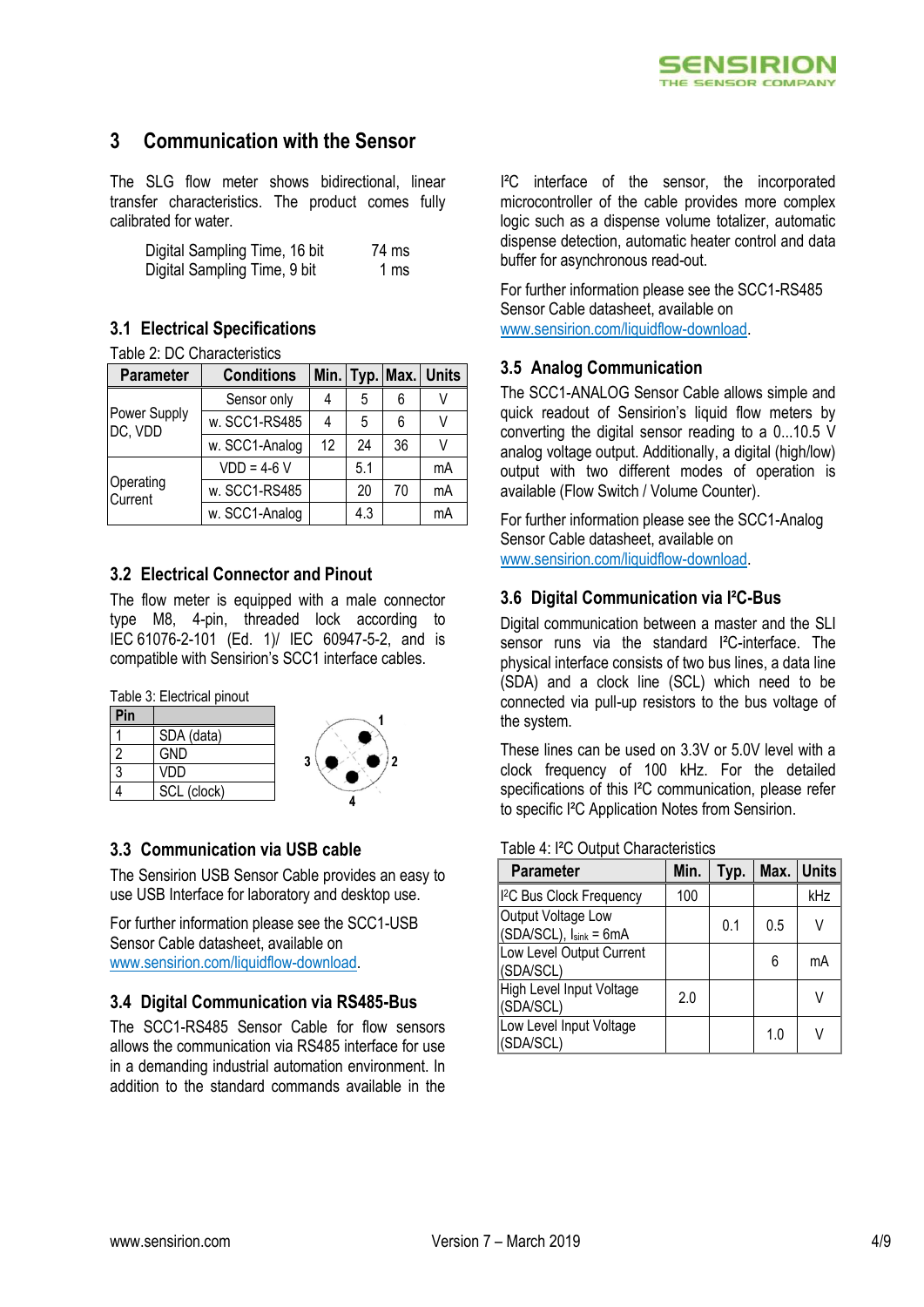

# **4 Fluidic Connection**

Table 5: Fluidic Specifications

| <b>Parameter</b>                                                | <b>SLG-0150</b><br><b>SLG-0075</b><br><b>SLG-0025</b>            |                     |  |  |  |
|-----------------------------------------------------------------|------------------------------------------------------------------|---------------------|--|--|--|
| <b>Wetted Materials:</b>                                        |                                                                  |                     |  |  |  |
| Internal sensor tube material<br>$\bullet$                      |                                                                  | <b>Fused Silica</b> |  |  |  |
| Fitting material                                                |                                                                  | Titanium            |  |  |  |
| Sealing material                                                | <b>PEEK</b>                                                      |                     |  |  |  |
| Fluid connector ports (Fittings)                                | 10-32 coned port for Upchurch ferrules,<br>nanoViper™ compatible |                     |  |  |  |
| Pressure drop (at full scale flow rate, H <sub>2</sub> O, 23°C) | 10 mbar<br>100 mbar<br>2 bar                                     |                     |  |  |  |
| Total internal volume                                           | 1200 nl<br>100 nl<br>350 nl                                      |                     |  |  |  |

For more information on the fluidic connection please find: "Application Note Sensor Ports and Tubing Connections" in the Download Center on our webpage [\(www.sensirion.com/liquidflow-download\)](http://www.sensirion.com/liquidflow-download).

# **5 Mechanical Specifications**

| Table 6: Mechanical Specifications |                 |                  |                 |
|------------------------------------|-----------------|------------------|-----------------|
| <b>Parameter</b>                   | <b>SLG-0025</b> | <b>SLG-0075</b>  | <b>SLG-0150</b> |
| Largest dimensions                 |                 | 80 x 30 x 20 mm  |                 |
| Total mass                         |                 | 150 <sub>g</sub> |                 |
| Inner diameter d                   | $25 \mu m$      | 75 um            | $150 \mu m$     |
| Protection class                   |                 | IP 53            |                 |



 $\mathbb{S}^2$ 







# M8 4-pin **SLG-0025 / SLG-0075 / SLG-0150**



 $\mathsf{d}$ 

positive flow direction

**All dimensions in mm**

nanoViper™ compatible

===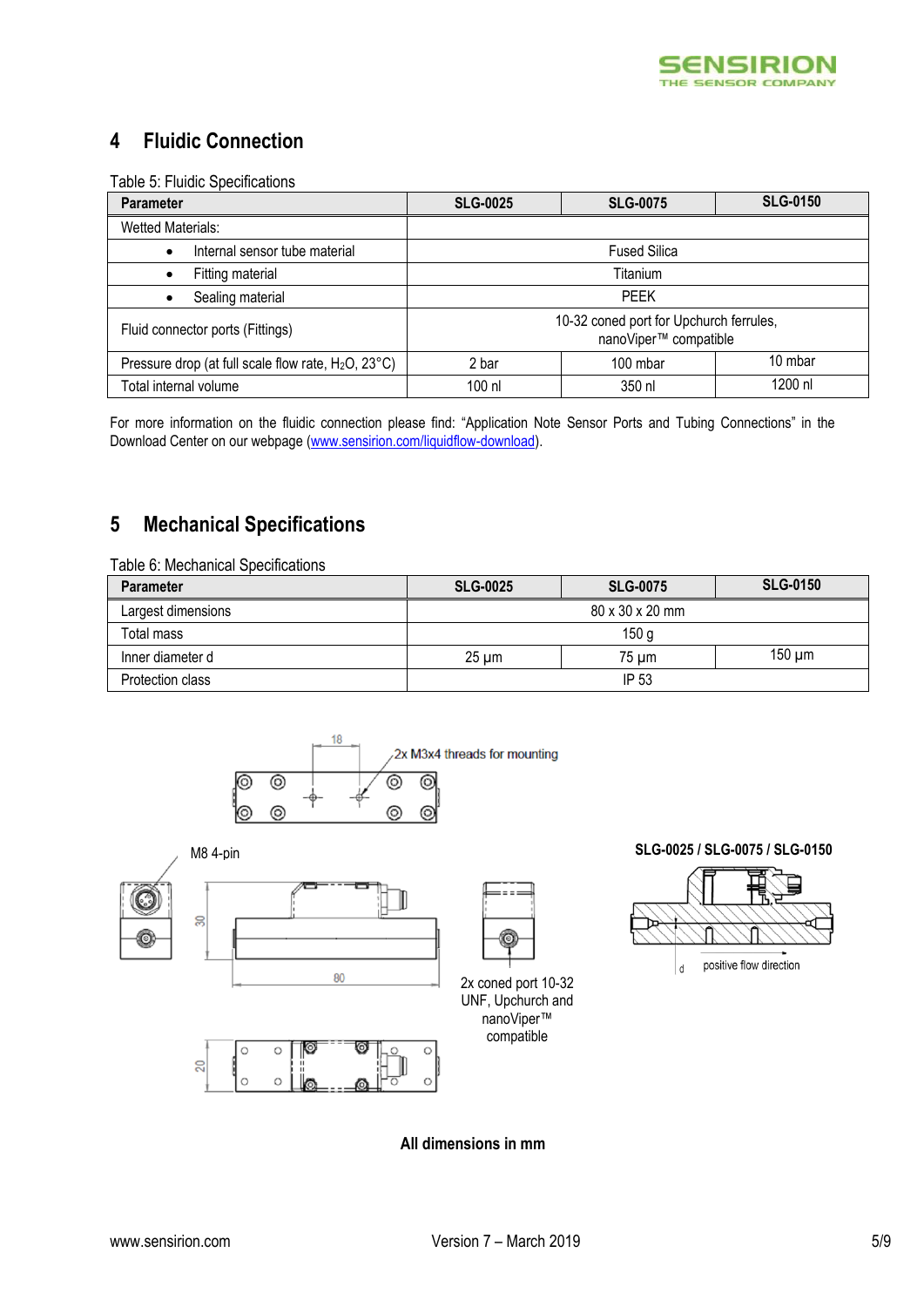

# **Ordering Information**

For OEM applications, the flow meter can be purchased in larger quantities without any additional parts. For optimum performance, Sensirion recommends using the SLG flow meters in combination with the SCC1 interface cables.

For laboratory use and technology evaluation, the Flow Meter Kit SLG-xxxx can be ordered.

This laboratory-package contains:

- **E** Liquid Flow Meter SLG-0xxx
- **Fitting Material for UHP fittings**
- **PC Software (Viewer & Data Export Tool)**
- **SCC1-USB Sensor Cable with USB connector** for plug-and-play connection to a PC
- SCC1-Analog Sensor Cable with 0-10 V voltage output.

### Table 7: Ordering information

| <b>Product</b>                   | <b>Article Number</b> |
|----------------------------------|-----------------------|
| SLG-0025 UHPLC Liquid Flow Meter | 1-101316-01           |
| SLG-0075 UHPLC Liquid Flow Meter | 1-100592-02           |
| SLG-0150 Liquid Flow Meter       | 1-101374-01           |
| Flow Meter Kit SLG-0025          | 1-101334-01           |
| Flow Meter Kit SLG-0075          | 1-100896-02           |
| Flow Meter Kit SLG-0150          | 1-101389-01           |

Interface Cables:

| SCC1-RS485 Sensor Cable Pigtail 2m   | 1-100804-01 |
|--------------------------------------|-------------|
| SCC1-RS485 Sensor Cable Pigtail 5m   | 1-101122-01 |
| SCC1-ANALOG Sensor Cable Pigtail 2m  | 1-101072-01 |
| SCC1-ANALOG Sensor Cable Pigtail 10m | 1-101219-01 |
| SCC1-USB Sensor Cable 2m             | 1-101007-01 |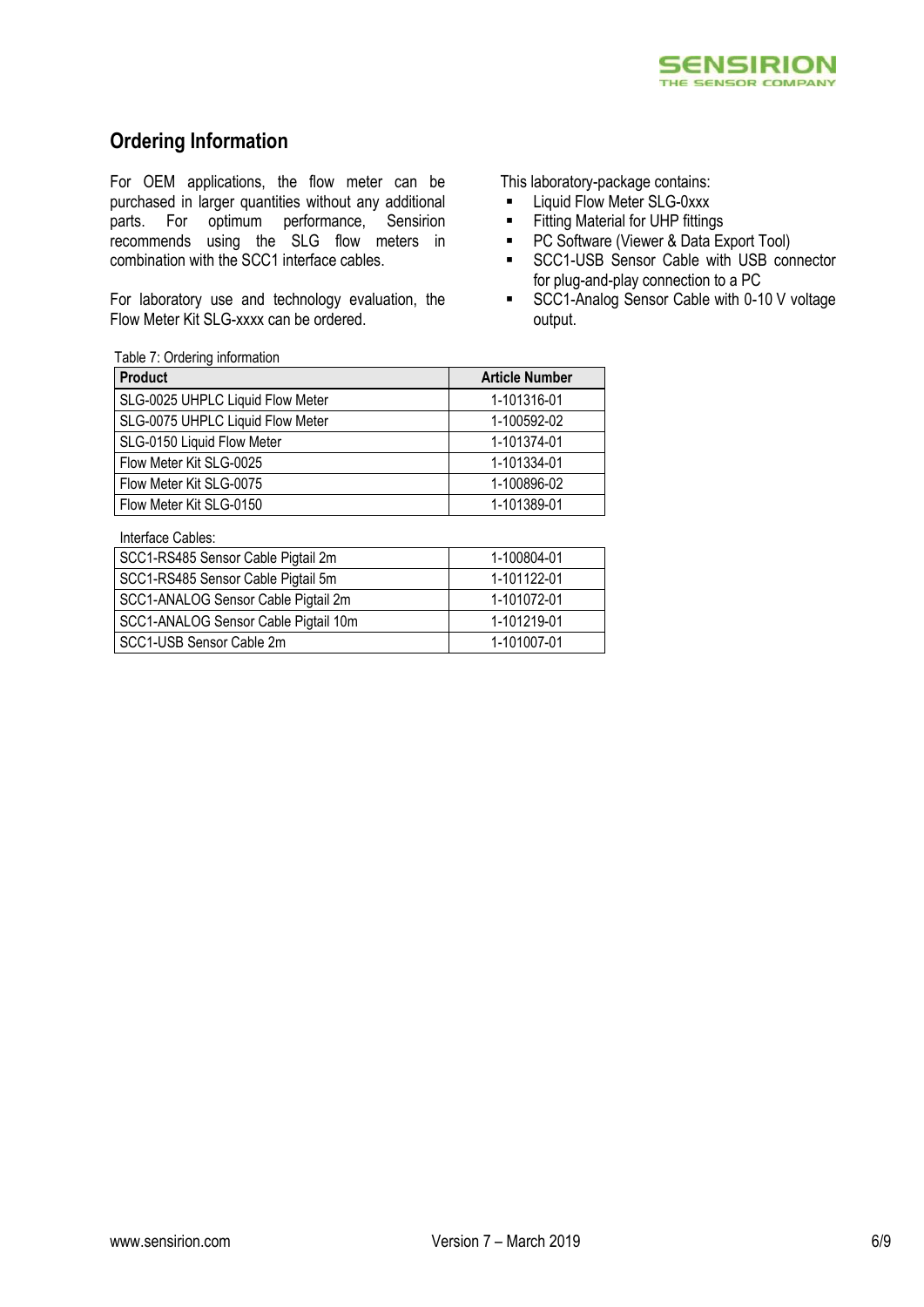

# **Important Notices**

### **Warning, Personal Injury**

**Do not use this product as safety or emergency stop devices or in any other application where failure of the product could result in personal injury. Do not use this product for applications other than its intended and authorized use. Before installing, handling, using or servicing this product, please consult the data sheet and application notes. Failure to comply with these instructions could result in death or serious injury.**

If the Buyer shall purchase or use SENSIRION products for any unintended or unauthorized application, Buyer shall defend, indemnify and hold harmless SENSIRION and its officers, employees, subsidiaries, affiliates and distributors against all claims, costs, damages and expenses, and reasonable attorney fees arising out of, directly or indirectly, any claim of personal injury or death associated with such unintended or unauthorized use, even if SENSIRION shall be allegedly negligent with respect to the design or the manufacture of the product.

### **ESD Precautions**

The inherent design of this component causes it to be sensitive to electrostatic discharge (ESD). To prevent ESD-induced damage and/or degradation, take customary and statutory ESD precautions when handling this product.

See application note "ESD, Latchup and EMC" for more information.

### **Warranty**

SENSIRION warrants solely to the original purchaser of this product for a period of 12 months (one year) from the date of delivery that this product shall be of the quality, material and workmanship defined in SENSIRION's published specifications of the product. Within such period, if proven to be defective, SENSIRION shall repair and/or replace this product, in SENSIRION's discretion, free of charge to the Buyer, provided that:

- **•** notice in writing describing the defects shall be given to SENSIRION within fourteen (14) days after their appearance;
- such defects shall be found, to SENSIRION's reasonable satisfaction, to have arisen from SENSIRION's faulty design, material, or workmanship;
- the defective product shall be returned to SENSIRION's factory at the Buyer's expense; and
- . the warranty period for any repaired or replaced product shall be limited to the unexpired portion of the original period.

This warranty does not apply to any equipment which has not been installed and used within the specifications recommended by SENSIRION for the intended and proper use of the equipment. EXCEPT FOR THE WARRANTIES EXPRESSLY SET FORTH HEREIN, SENSIRION MAKES NO WARRANTIES, EITHER EXPRESS OR IMPLIED, WITH RESPECT TO THE PRODUCT. ANY AND ALL WARRANTIES, INCLUDING WITHOUT LIMITATION, WARRANTIES OF MERCHANTABILITY OR FITNESS FOR A PARTICULAR PURPOSE, ARE EXPRESSLY EXCLUDED AND DECLINED.

SENSIRION is only liable for defects of this product arising under the conditions of operation provided for in the data sheet and proper use of the goods. SENSIRION explicitly disclaims all warranties, express or implied, for any period during which the goods are operated or stored not in accordance with the technical specifications.

SENSIRION does not assume any liability arising out of any application or use of any product or circuit and specifically disclaims any and all liability, including without limitation consequential or incidental damages. All operating parameters, including without limitation recommended parameters, must be validated for each customer's applications by customer's technical experts. Recommended parameters can and do vary in different applications.

SENSIRION reserves the right, without further notice, (i) to change the product specifications and/or the information in this document and (ii) to improve reliability, functions and design of this product.

Copyright© 2019, by SENSIRION. CMOSens® is a trademark of Sensirion

All rights reserved

### **CE, RoHS, REACH and WEEE Statement**

The flow meters of the SLG series comply with requirements of the following directives and regulations:



- The device fully complies with norm EN 50081-2 (Emission Test Series), EN 50082-2 (Immunity Test Series) and ESD protection when used in combination with the SCC1-RS485 or SCC1-ANALOG Sensor Cables.
- EU Directive 1907/2006/EC concerning Registration, Evaluation, Authorization and Restriction of Chemicals (REACH)
- EU Directive 2002/96/EC on waste electrical and electronic equipment (WEEE), OJ13.02.2003; esp. its Article 6 (1) with Annex II.
- EU Directive 2002/65/EC on the restriction of certain hazardous substances in electric and electronic equipment (RoHS), OJ01.01.2011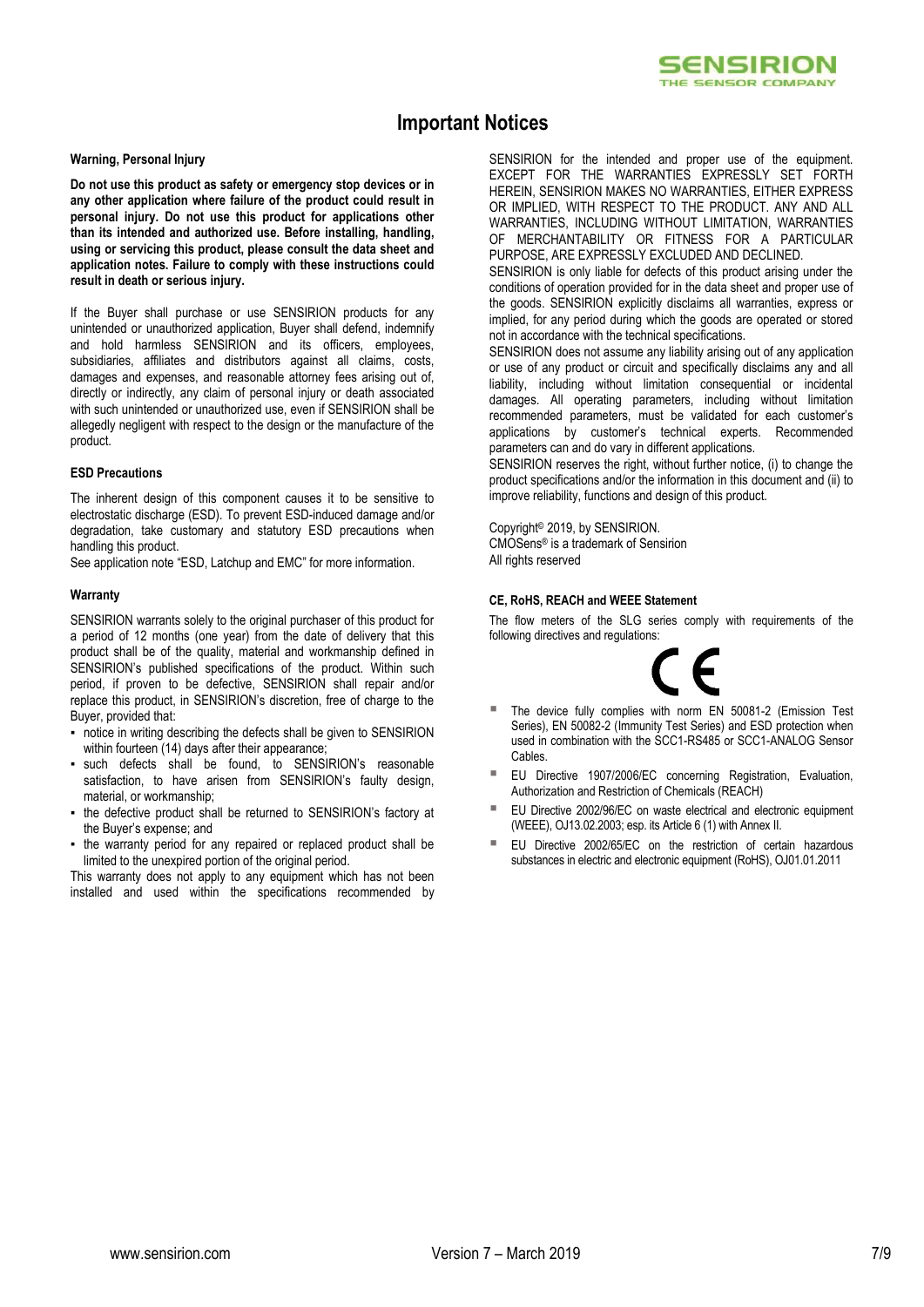### **SENSIRION** THE SENSOR COMPANY

# **Headquarters and Subsidiaries**

### **Sensirion AG**

Laubisruetistr. 50 CH-8712 Staefa ZH **Switzerland** 

phone: +41 44 306 40 00 fax: +41 44 306 40 30 info@sensirion.com www.sensirion.com

# **Sensirion Taiwan Co. Ltd** phone: +886 3 5506701 info@sensirion.com

**Sensirion Inc., USA** phone: +1 312 690 5858 info-us@sensirion.com www.sensirion.com

**Sensirion Japan Co. Ltd.** phone: +81 3 3444 4940 info-jp@sensirion.com www.sensirion.co.jp

**Sensirion Korea Co. Ltd.** phone: +82 31 337 7700~3 info-kr@sensirion.com www.sensirion.co.kr

**Sensirion China Co. Ltd.** phone: +86 755 8252 1501 info-cn@sensirion.com www.sensirion.com.cn

www.sensirion.com To find your local representative, please visit www.sensirion.com/distributors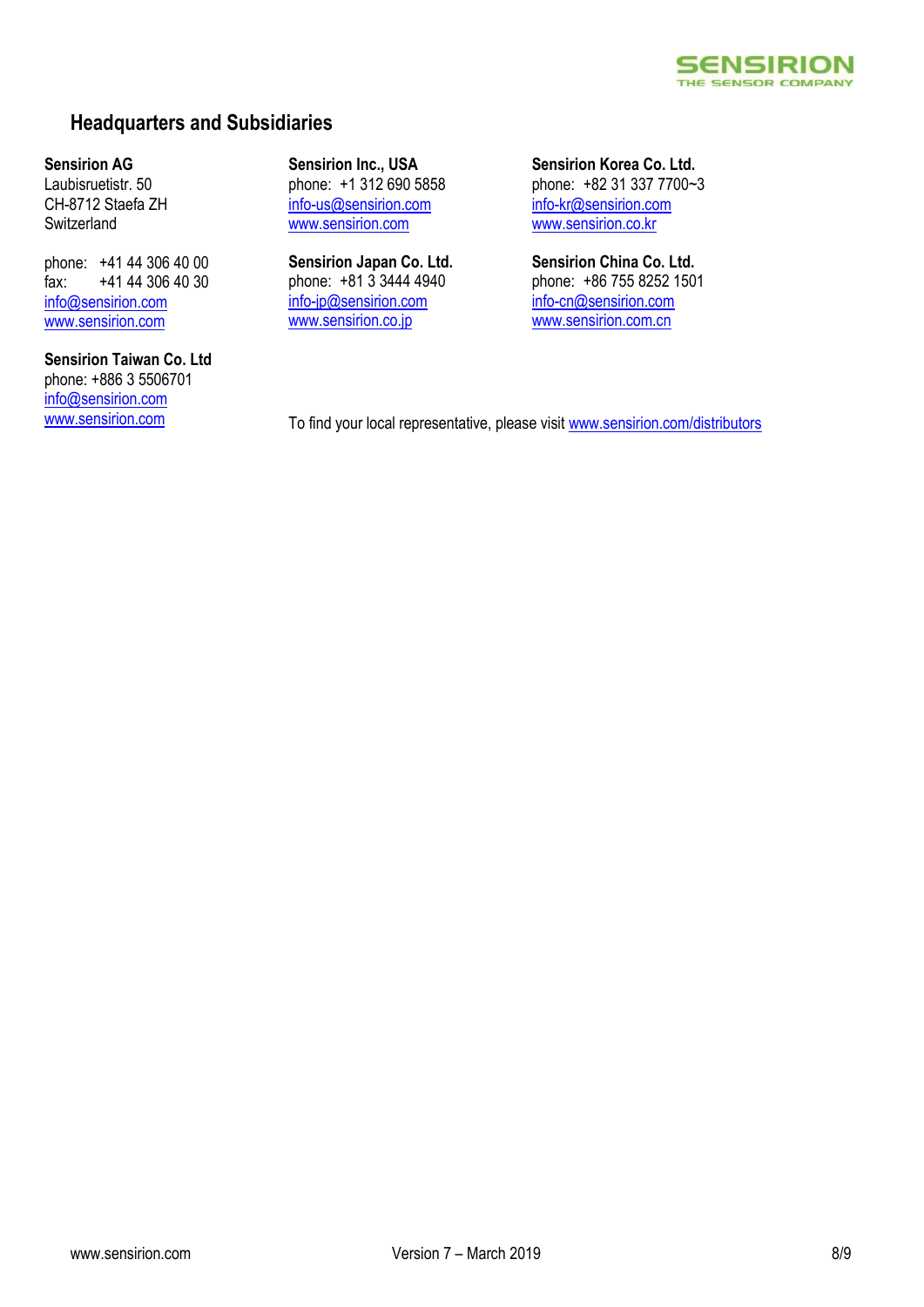

# **Revision History of the SLG Datasheet**

| Revision | Date       | Description                                                                                                     |
|----------|------------|-----------------------------------------------------------------------------------------------------------------|
|          | March 2019 | Upgraded fitting material from stainless steel to titanium. Effective<br>with serial numbers 1910-00000 and up. |